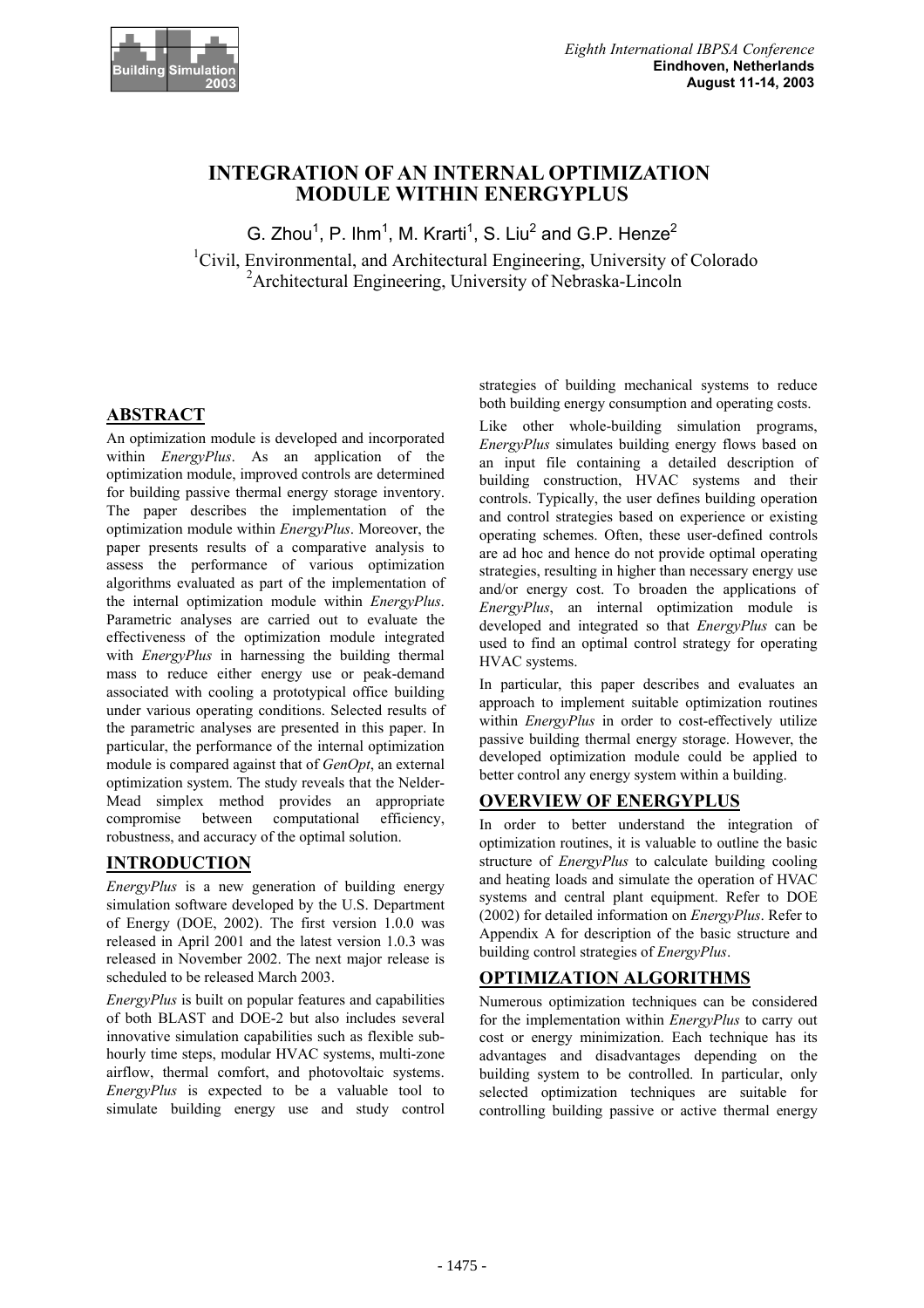storage (TES) systems due to several constraints including:

- 1. The interactions between TES systems and other building HVAC systems are rather complex. In particular, no simple and differentiable relationship can be generally established between TES control variables (such as indoor air temperature setpoints or charge/discharge levels) and building energy consumption. Therefore, the optimization objective function is not generally differentiable. Given this characteristic, optimization techniques that require as input parameters the derivatives of the objective function are not suitable for TES optimization problems.
- 2. Acceptable control variables for the optimization of TES systems are within simple bounds such as the upper/lower limits of storage levels for active TES systems and upper/lower limits of zone air temperatures for passive TES systems. Therefore, suitable optimization algorithms have to account for bound constraints in their search. Unconstrained optimization approaches are therefore not appropriate for TES optimization problems.
- 3. The input/output formatting and the structure of the optimization algorithms should be flexible enough to be compatible with *EnergyPlus*. Most of the commercially available optimization programs cannot be easily implemented within *EnergyPlus* because of their rigid structure. It should be noted that commercially available optimization software could be interfaced with *EnergyPlus* using an external optimization approach such as *GenOpt*.
- 4. Given these constrains and the accessibility of source codes, the optimization algorithms considered for this study are based on the following methods:
	- Nelder-Mead Simplex
	- Quasi-Newton as proposed by Broyden-Fletcher-Golfarb-Shanno (*BFGS*)
	- Simulated Annealing
	- Population-Based Approach

A brief discussion of each optimization method as well as their associated algorithms is provided in Appendix B.

### **IMPLEMENTAION OF AN OPTIMIZATION ALGORITHIN WITHIN ENERGYPLUS v.1.01**

#### **Optimization Algorithm**

As discussed in Section 3, several criteria should be considered to select a suitable optimization algorithm for implementation within *EnergyPlus*. For this study, four optimization algorithms are implemented and evaluated. The implementation procedure for all the optimization algorithms is similar. To illustrate the implementation procedure within *EnergyPlus*, an algorithm using the Nelder-Mead simplex method is considered in this section. The algorithm is extracted from the ISML library and is called *DBCPOL* program.

#### *ManageSimulation* **subroutine**

As described in Section 3, HVAC systems in *EnergyPlus* can be controlled by utilizing schedules. Some modifications of internal subroutines are required in order to implement an optimization algorithm within *EnergyPlus* as discussed below.

First, subroutine *ManageSimulation* is modified to separate the initialization tasks from the iterative calculations. This separation is simply achieved by code after the line "*BeginFullSimFlag = True*", indicating the completion of initialization, from the subroutine *ManageSimulation* to another subroutine *EnvironSimulation* where the environment loop simulation starts.

Also, in order to keep the flexibility of running EnergyPlus with and without the optimization module, a new do-optimization-or-not field is added into section Run Control in the input file to allow the user to select the simulation type. If the input value for the dooptimization-or-not field is 'YES', then the newly created flag *DoOptimization* is set to "true" and EnergyPlus with the integrated optimization algorithm is used for the simulation. Otherwise, standard EnergyPlus simulation is executed without any optimization.

In subroutine ManageSimulation, instead of starting the environment simulation directly by calling *EnvironSimulation*, the simulation can be directed into two newly added subroutines: *ManageNormalEnergyPlus* or *ManageStdOptimEnergyPlus* depending on the value of the flag *DoOptimization*. If *DoOptimization* is 'false', *ManageNormalEnergyPlus* is initiated by calling directly *EnvironSimulation*. Otherwise, *ManageStdOptimEnergyPlus* is initiated by first calling another initialization subroutine *ProcessOptimizationInput*, to obtain input values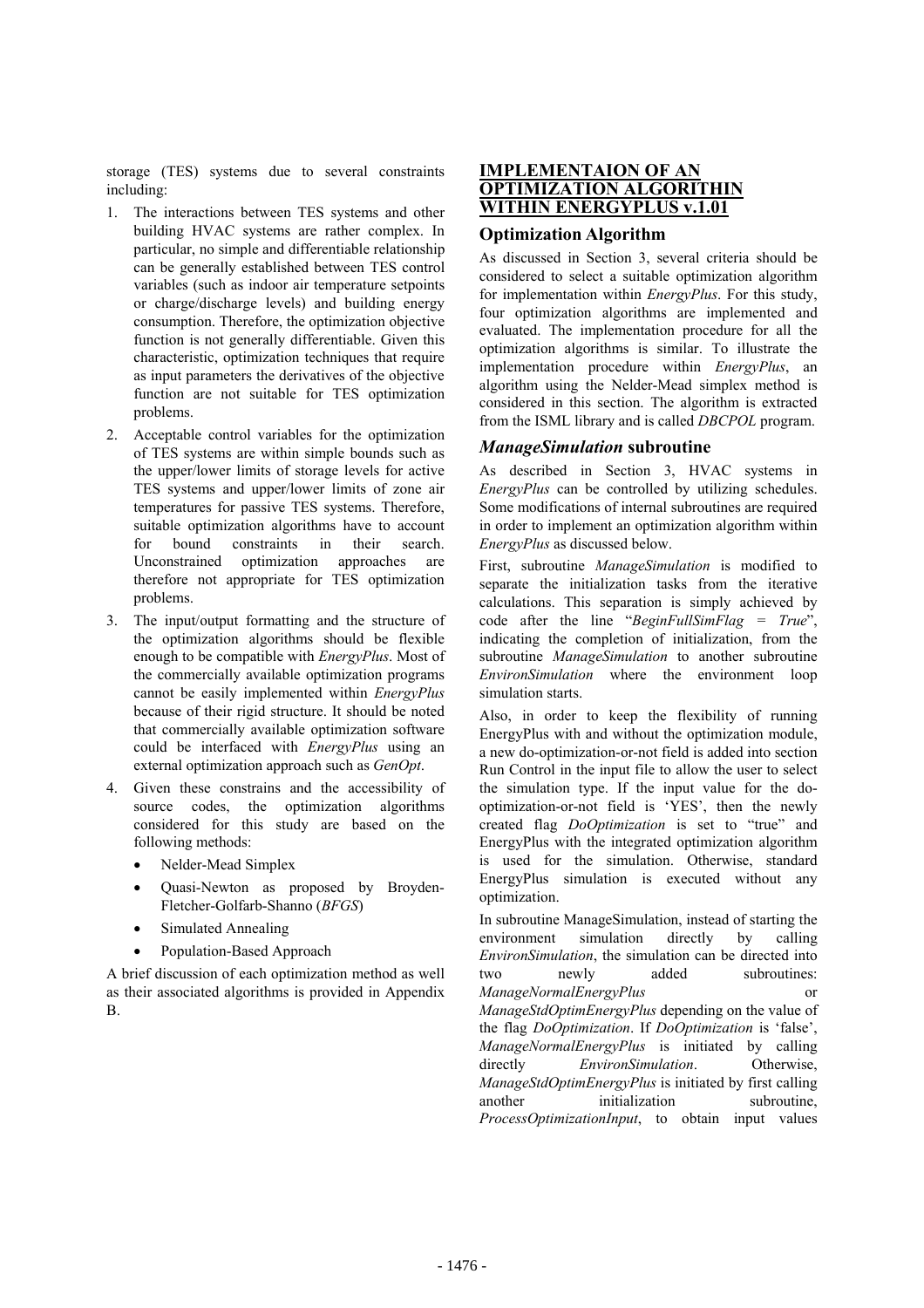needed by the optimization subroutine, *BCPOL*. Then, the subroutine *BCPOL* is called within *EnergyPlus* to start the optimization process. In this process, the *EnvironSimulation* subroutine determines the objective function. Using the *BCPOL* algorithm, several iterations are typically required to determine the optimal values of the control variables. For each iteration, *BCPOL* updates the values of the control variables and recalculates the objective function by calling the *EnvironSimulation* subroutine (indirectly). After *BCPOL* finds the optimal control variable values, *EnvironSimulation* subroutine is called one more time and the output values are reported.

## **Input Parameters for the Optimization subroutine**

The *BCPOL* algorithm requires eight input variables and provides two output variables as described in Section 4.1. These input and output variables are defined in the module *DataOptimization*, a global data module that can be accessed by other modules. The defined variables are used by *DBCPOL* routine as follows:

*CALL DBCPOL (FCN, NumVariables, Guess, IBTYPE, LowerLimit, UpperLimit, Tolerance, MaxRunningNum, OptimumX, OptimumValue)* 

The values for the input variables are obtained by calling subroutine *ProcessOptimizationInput* in file *ScheduleManager*. In order for the BCPOL to know which control variables need to be optimized, a new section named *Optimization:Schedule* is created in the input file, which has the format shown below.



Each control variable to be optimized should have a corresponding *Optimization:Schedule* section in the input file. Field A1 is the name of the control variable schedule defined in the input file. Field A2 is the name of the schedule that provides guess values of the control variables. Fields A3 and A4 are the names of the schedules that provide the lower and upper bounds of the control variables, respectively. The construction of this section corresponds to the *OptimizationScheduleData* data type defined in a newly added global data file *DataOptimization*. In the newly added *ProcessOptimizationInput* subroutine, the schedule indices of these schedules in the *Optimization:Schedule* sections are stored in the array *OptimizationSchedule* whose format is defined as data type *OptimizationScheduleData*. Since *EnergyPlus* already features routines that can retrieve the schedule value by the schedule index, it is straightforward to obtain values for all schedules defined in the *OptimizationSchedule* array.

Hence, once the schedule names of the control variables are read into *OptimizationSchedule*, it is easy to get their values and store them in arrays that serve as input for the BCPOL algorithm by using subroutines such as *GetScheduleIndex* and *GetCurrentScheduleValue*. Therefore, in subroutine ProcessOptimizationInput, arrays for *Guess*, *LowerLimit*, *UpperLimit*, *OptimumX* are allocated according to the number of control variables that need to be optimized, and the schedule values of these control variables are stored in *Guess, LowerLimit*, and *UpperLimit* sequentially. The remaining input parameters for the BCPOL algorithm include *NumOfVariables, Tolerance, IBTYPE, MaxRunningNum* are also assigned values by calling *ProcessOptimizationInpu*t.

Finally, other subroutines are added or modified within *EnergyPlus* to complete the implementation of an internal optimization module including:

- x *BCPOL* algorithm calls subroutine *FCN* to be called by *BCPOL* to calculate the objective function. This subroutine is located in the *SimulationManagerFile*.
- An economical module calculates the total electrical utility costs including demand and energy charges. The economical is located in the *EnvironSimulation.*
- x A new section is added to allow more flexibility in the selection of the objective function; the user can choose between energy cost only, demand cost only, or total cost. This section is processed in *ProcessOptimizationInput* and the value is stored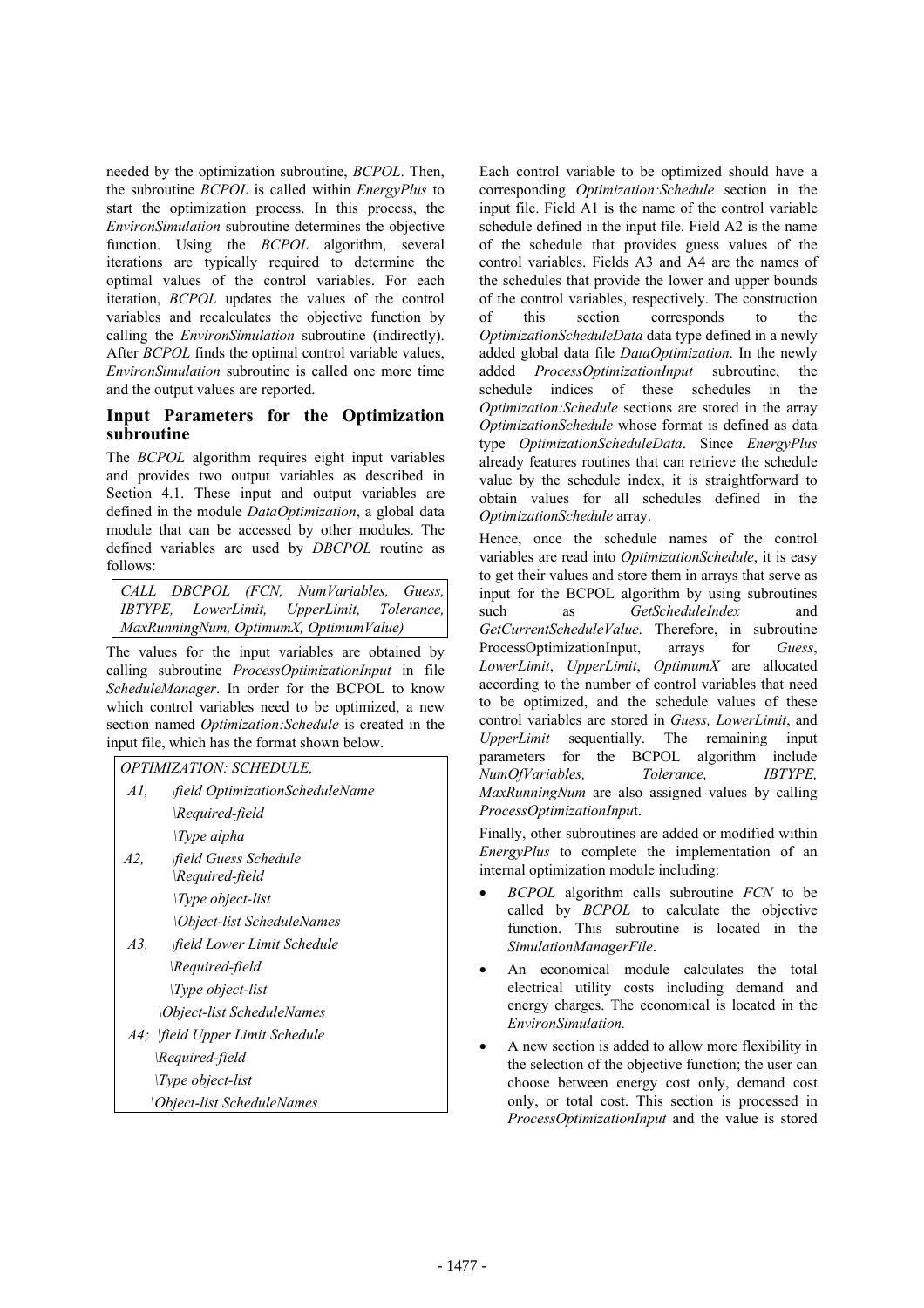in a variable called *OptimizationCost* defined in *DataOptimization* as shown below.

| OPTIMIZATION: COST, |                                                |  |  |  |  |  |  |  |  |
|---------------------|------------------------------------------------|--|--|--|--|--|--|--|--|
| NI:                 | <i>field Optimization Cost</i>                 |  |  |  |  |  |  |  |  |
|                     | $\langle Type \ choice$                        |  |  |  |  |  |  |  |  |
|                     | $\langle Key \, 1 \rangle$ !-energy cost based |  |  |  |  |  |  |  |  |
|                     | $\langle Key 2 \rangle$ !-demand cost based    |  |  |  |  |  |  |  |  |
|                     | $Key 3$ !-total cost based                     |  |  |  |  |  |  |  |  |

## **Output Variables**

With standard *EnergyPlus*, the environment simulation is run only once. However, *EnergyPlus* with an internal optimization module requires several simulation iterations to find the optimal solution. Without changing reporting features, *EnergyPlus* would provide lengthy output reports for all the simulation iterations. To eliminate any intermediate and undesirable output reports, a variable *EndOptimizationFlag* is defined In *DataOptimization*. This variable is set to "false" until the optimization is done. Only before the final simulation run, *EndOptimizationFlag* is set to "true". The output reporting for the standard *EnergyPlus* (i.e., without the optimization module) is controlled solely by *DoOutputReporting* variable. In the modified *EnergyPlus* (i.e., with the optimization module), both *DoOutputReporting* and *EndOptimizationFlag* variables control the output reporting.

### **Thermal History**

In order for algorithm BCPOL to efficiently call subroutine *EnvironSimulation* to perform several simulations, other modifications are introduced in *EnergyPlus* related to the counting of environments and to tracking the building's thermal history:

*EnvironSimulation* uses subroutine *GetNextEnvironment* to assess whether or not there is another environment available for simulation. The number of environments is counted from the input file during initialization of *EnergyPlus*, i.e., before calling *EnvironSimulation* using an internal counter. This internal counter increases by one every time *GetNextEnvironment* subroutine is called. In order for BCPOL algorithm to call *EnvironSimulation* as many times as needed, the environment counter in *GetNextEnvironment* subroutine is reset after each *EnvironSimulation* iteration.

When calling *EnvironSimulation* before the beginning of any simulation, *EnergyPlus* executes a "warm-up" period to initialize and determine the actual thermal history for the building thermal zones and the HVAC systems. This warm-up period is determined starting from an arbitrary thermal history. Then, by repeatedly running the first day of that environment until the thermal history related variables converge, the warmup period is completed and the thermal history at the start of the first timestep of that environment is found. Then, based on this initial thermal history, the simulation starts. Without modifying the warm-up period input, the warm-up period always uses the same input as the first day of that environment. With an internal optimization module, this thermal history setting in *EnergyPlus* is incorrect and has to be modified. Indeed, the *BCPOL* algorithm changes values for various control variables for a given environment during each iteration. As a consequence, the warm-up period and thermal history change according to the control variable values set at each iteration. However, the actual thermal history at the beginning of the environment under investigation should not be changed using future operation strategies but should only depend on past operation conditions. Thus, instead of using the characteristics of the "first day" of an environment as input variables for the warm-up period, the characteristics of "yesterday" should be used instead. After the warm-up period is complete, the thermal history at the start of the first timestep of the environment should be recorded and should not be changed later. The calculation of the objective function values in each iteration of *BCPOL* should be based on this same starting thermal history.

To be able to record the thermal history at the end of the warm-up period and upload the thermal history at the start of the actual simulation, variables that store building and systems related thermal histories need to be identified and subroutines that record and update thermal history values are needed. Since in the released *EnergyPlus* documents it is not revealed which variables store thermal history, the identification of these thermal history related variables was conducted by trial-and-error. File *ThermalHistoryManager* is added to *EnergyPlus*, which includes public subroutines that record and update thermal histories, i.e., *RecHistoryValues* and *UpdateHistoryValues*.

Since in *EnergyPlus* there is already a logical variable, *WarmUpFlag*, marking the beginning and the end of the warm-up period, it is easy to record the thermal history after the warm-up period is completed and upload recorded thermal history at the start of the first timestep. Code recording and updating thermal histories are added in the timestep loop of *EnvrionSimulation*.

To ensure that the warm-up process is based on "yesterday's" weather data, subroutines in *WeatherManager* are modified. Unlike other input variables in *EnergyPlus*, weather data are read day-by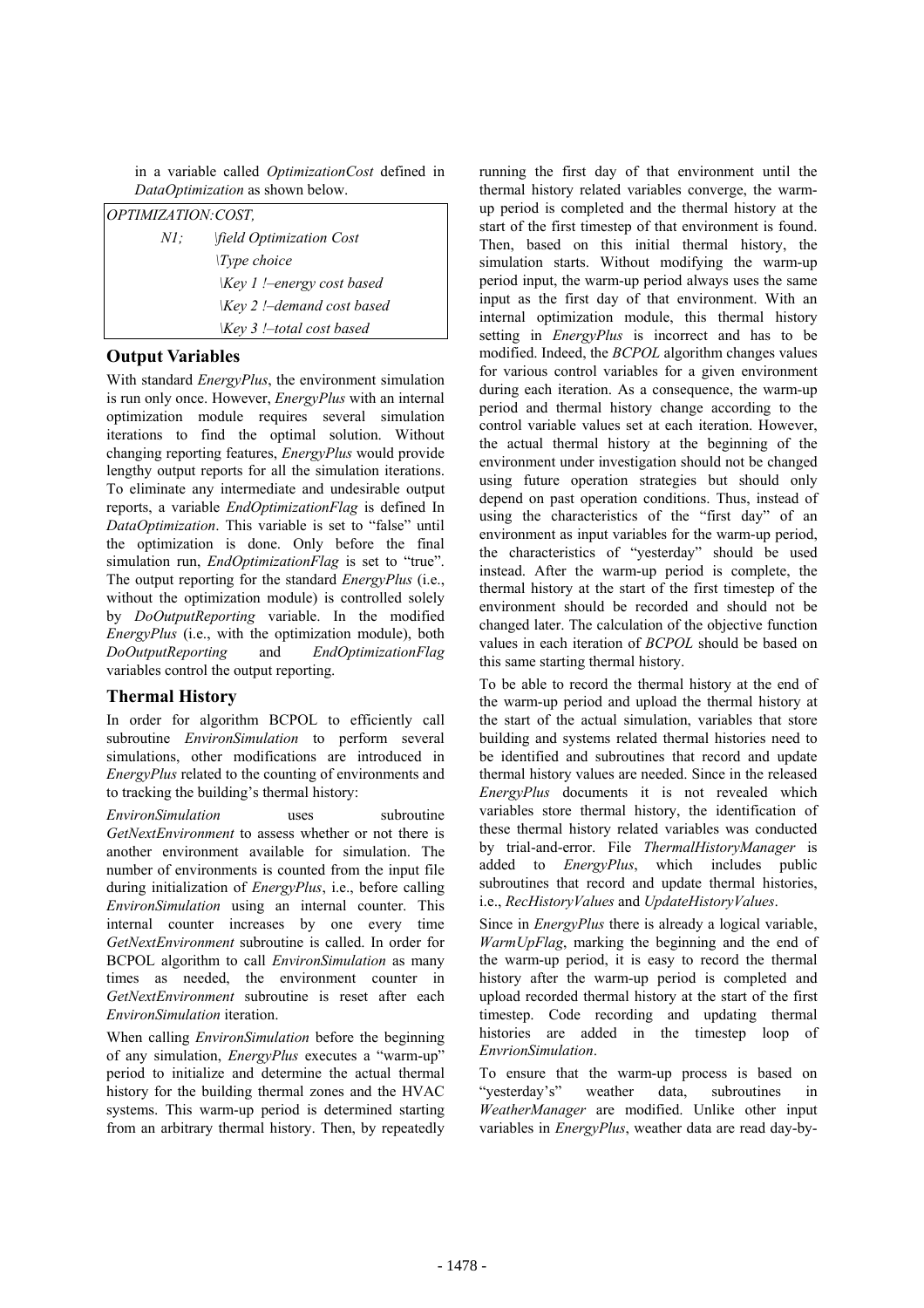day instead of timestep-by-timestep. Before the beginning of each day, the weather data are read into a global variable *Tomorrow* by calling *ReadWeatherForDay* subroutine. At the beginning of that day, global variable *Today* is updated by Tomorrow by calling *UpdateWeatherForDay* subroutine. This process is accomplished in subroutine *InitializeWeather* in *WeatherManager*. Both *Today* and *Tomorrow* variables store weather data such as outside dry bulb/dew point temperatures, pressure, solar radiation, wind speed and direction. For standard *EnergyPlus*, the warm-up period reads the weather information of the first day of the environment. *EnergyPlus* with an internal optimization module reads instead weather data for the day before the first day of the environment. Also, the date is changed to one day before the first day so that the building schedules are those of yesterday.

## **DISCUSSION SELECTED RESULTS**

In this section, selected simulation results obtained from *EnergyPlus* with an internal optimization module are presented. The main focus of the analysis is to determine the best control strategies that utilize passive building thermal energy storage in a typical office building in order to reduce electrical energy charges, electrical demand charges, or total electricity charges. First, a brief outline of the building model used throughout the simulation analysis is provided. Then, sample of optimization results for passive TES system is illustrated. Finally, a comparative analysis of the performance of optimization algorithms is presented.

#### **Building Model**

A 3-floor office building model is used to evaluate the performance of various optimization algorithms within *EnergyPlus*. Figure 1 shows an isometric view of the office building.



**Figure 1**: Isometric view of the office building model

Each floor of the building is modeled with five zones, i.e. east (24m x 12m), south (48m x 6m), west (24m x 12m), north (48m x 6m) and central zone (24m x 24 m). The total building floor area is  $5,184 \text{ m}^2$ . Two construction types are considered in the analysis: heavy-mass (643 kg/m<sup>2</sup>) and light-mass (183 kg/m<sup>2</sup>). The building is occupied 8:00-19:00 and unoccupied for the rest of the day. The average people density is set at  $0.08$  person/m<sup>2</sup> for all zones. The density load attributed to both lighting and equipment is 31.25 W/m<sup>2</sup>. Two electrical utility rates, i.e. weak rates and strong rates, are considered in the analysis. In weak rates, the on-peak and off-peak energy costs are 0.2 \$/KWH and 0.1 \$/KWH respectively and demand costs are 10 \$/KW and 5\$/KW respectively. In heavy rates, the energy costs are 0.2 \$/KWH and 0.05 \$/KWH and demand costs are 10 \$/KW and zero \$/KW respectively. The simulation runs are performed either for Jan  $17<sup>th</sup>$  or for July  $20<sup>th</sup>$  using weather data of Phoenix, AZ.

#### **Sample of** *EnergyPlus* **based Optimization Controls**

Figure 2 shows sample results, obtained by *EnergyPlus* with an internal optimization module, to better control zone cooling setpoints in order to reduce total electricity charges (using the strong-incentive utility rate structure) for the 15-zone office building during July 21 in Phoenix, AZ. *EnergyPlus* predictions for zone cooling setpoints, average zone air temperatures, as well as the chiller power consumption are illustrated in Figure 3 for both conventional control (i.e., night setup control) and optimal control (using pre-cooling strategies). In the simulation, a temperature economizer is assumed for the operation of the HVAC systems.



**Figure 2:** Optimal control of passive building energy thermal storage for the15-zone office building using EnergyPlus

From Figure 2, it can be observed that the optimal solution decides to precool the building during nighttime. During the day, the cooled building structure absorbs zone internal gains resulting in reduced cooling load and chiller power consumption compared to the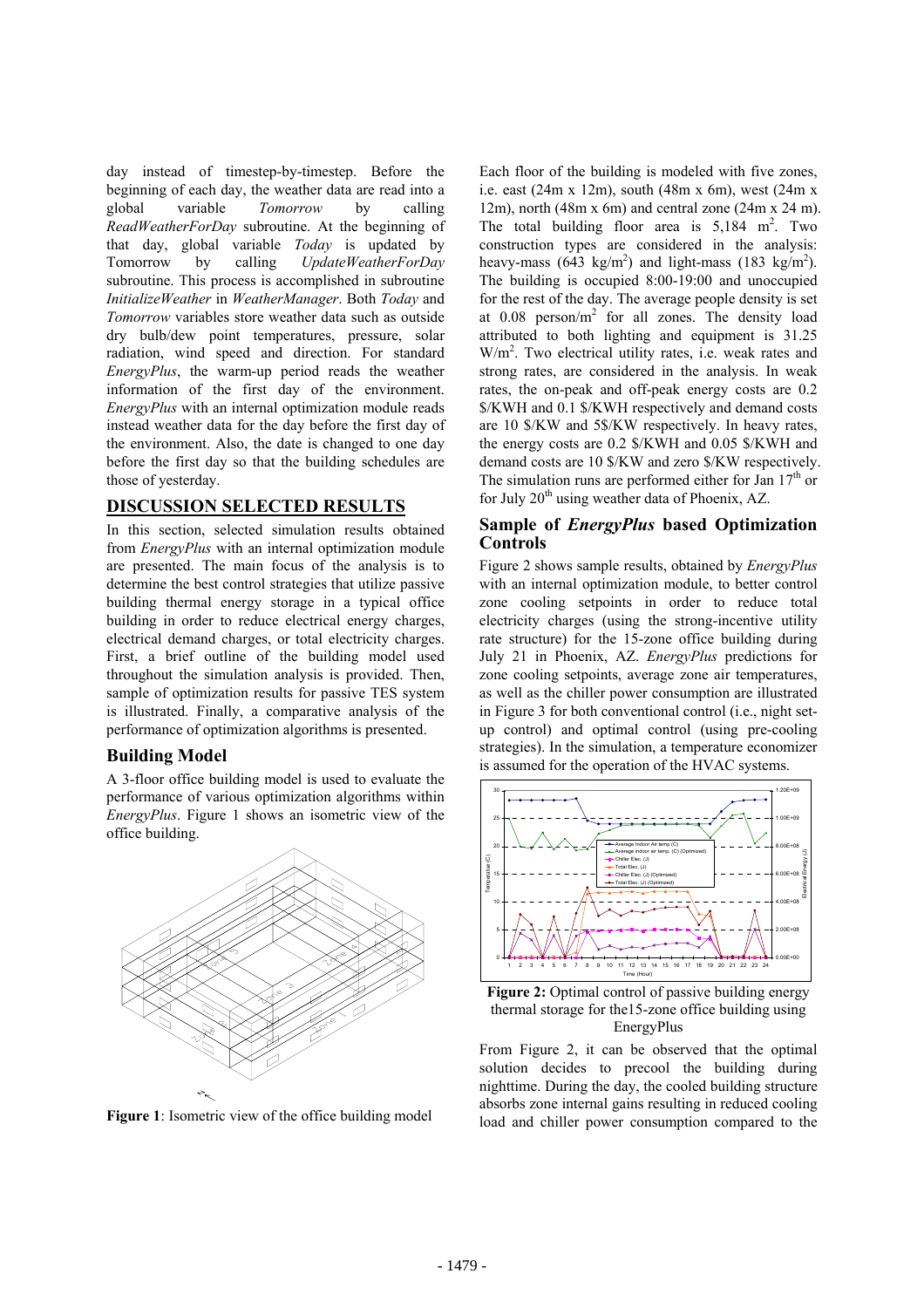conventional control. For the optimal control, the total chiller power consumption is 554 kWh with a peak of 56.7 kW occurring at 23:00. The building total electrical consumption is 1582 kWh with a peak of 139.9 kW occurring at 8:00. Compared to the conventional control, applying optimal control can achieve total cost savings of 19.6% and a cooling cost savings of 33.0%.

#### **Comparative analysis of the optimization algorithms**

The performance of four optimization algorithms, i.e. BCPOL, BCONF, SIMANL, and OptQuest is compared for various operating and design conditions including the effects of building mass, electrical utility rate, and weather conditions. Table 1 lists selected the results of the comparative analysis. Figure 3 illustrates typical performance of the four optimization algorithms.



**Figure 3**: Temperature and electricity consumption profiles obtained using four optimization algorithms integrated within EnergyPlus to better utilize building thermal mass

From Figure 3, it can be observed that all of the optimization algorithms provide rather non-smooth solutions as indicated by the ragged profiles of the zone air temperature and chiller energy use. It is most likely that most of the optimization algorithms find local optima instead of the global optimum due to the complexity of the optimization problem.

As indicated in Table 1, SIMANL algorithm requires a significant CPU time to search for the optimal solution. Indeed, to find the optimal temperature setpoints, SIMANL needed more than 50 hours and 31201 function evaluations. Although SIMANL achieved the highest savings, the long simulation time makes it unsuitable for most optimization problems.

Similarly, the OptQuest algorithm requires long CPU times. In order to get acceptable optimal solutions, approximately 5,000 iterations needed. The average CPU time OptQuest required in this scenario is about 6 hours. Comparing the total cost savings summarized in Table 1 and obtained by various optimization algorithms, it can be observed that OptQuest achieves 0.5-7% higher savings than BCPOL and 0.7%-11.4% more savings than BCONF. Although it may provide better optimal solutions, OptQuest is not suitable for real-time optimal control problems due to the large computational efforts required.

Finally, the performance of BCPOL and BCONF algorithms is comparable and both require similar CPU times and iterations to find optimal solutions. On average, BCPOL needs 1,053 of iterations and 1 hour 27 minutes of CPU time while BCONF requires 857 iterations and 57 minutes of CPU time. The differences for the optimal objective function values between the two algorithms are rather small (in the range 0.1-7%). However, BCONF is not as robust as BCPOL due to the fact gradients for the objective function are needed by the quasi-Newton technique that BCONF utilizes to search for the optimal solutions. Considering both robustness and computational efficiency, it appears that the BCPOL algorithm represents the best choice among the four optimization algorithms considered in the comparative analysis.

#### **Comparison with an external optimization module,** *GenOpt*

*GenOpt®* is a generic optimization program developed by the Simulation Research Group at the Lawrence Berkeley National Laboratory. It can be applied to optimize any arbitrary objective function that can be estimated by an external simulation program such as *EnergyPlus*. There are currently two optimization methods integrated within *GenOpt* that the user can select from. For fair comparison, the performance of the Nelder-Mead simplex method of *GenOpt* is evaluated against the BCPOL algorithm integrated within *EnergyPlus*. Table 2 summarizes the comparative analysis of the performance of both GenOpt (externally connected to EnergyPlus) and BCPOL (internally integrated within EnergyPlus) in determining the best control strategy for passive building storage utilization to minimize total electricity costs for the 15-zone office building located in Phoenix AZ, during July 21. Two electrical utility rate structures (weak-incentive vs. strong-incentive) and tow construction types (heavy vs. light) are considered in the comparative analysis.

From Table 2, it can be noted that the Simplex method of GenOpt tends to get easily trapped in local minima. For the weak-incentive rate, it cannot find a solution that is better than the base case, which is night set-back control. This is due to the intentional reduction in the number of iterations that the Nelder-Mead method is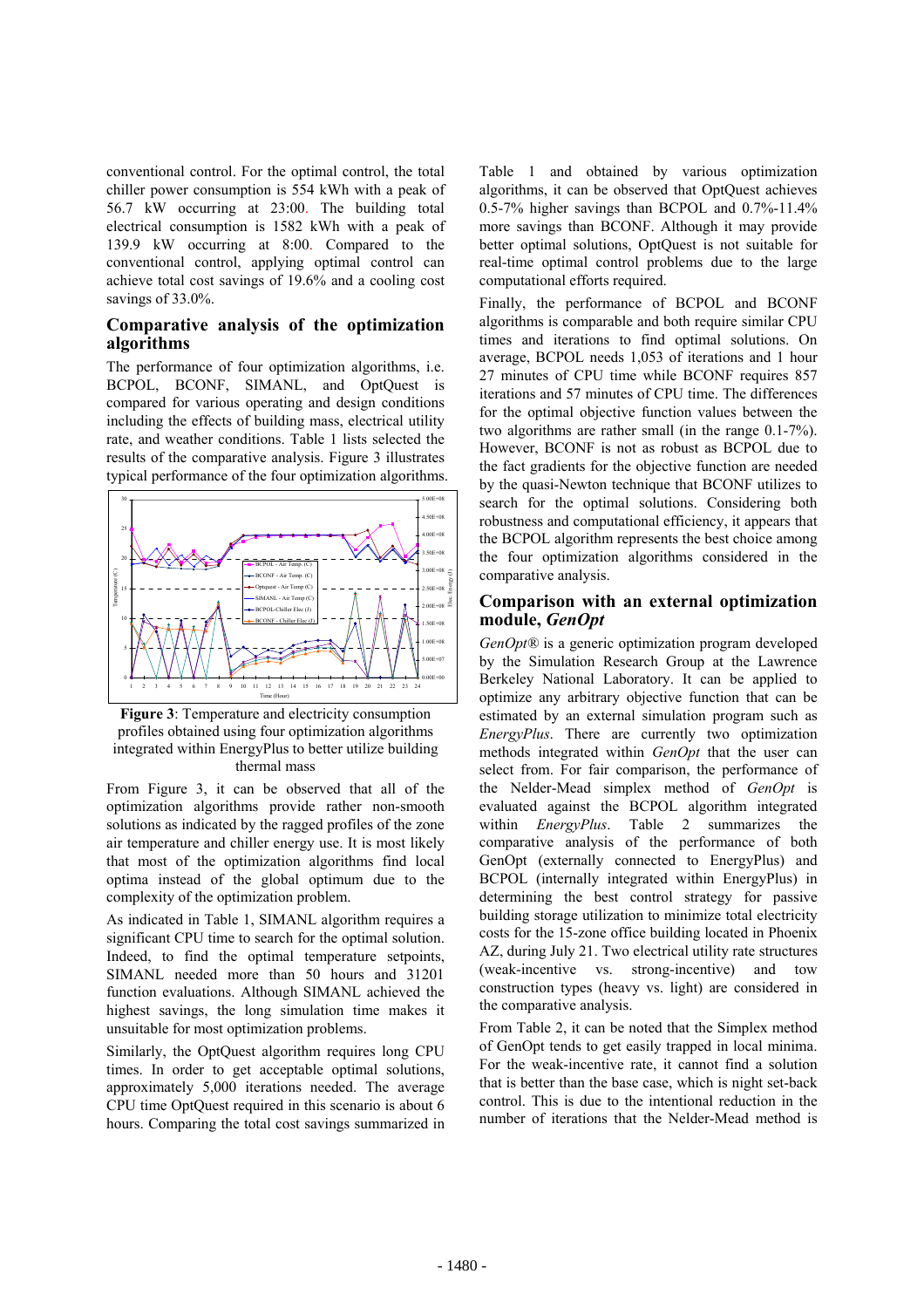allowed to perform in *GenOpt* to search for the optimal solution. This limit on the number of iterations is set to reduce the CPU time for the search.

Further, it can be observed that although the Simplex method in GenOpt requires fewer function evaluations to get the "best solution", it takes significantly longer in terms of CPU time (on average 6 hours). This low computational efficiency is due to two facts. First, communication between *GenOpt* (an external optimization module) and *EnergyPlus* occurs through file transfer that requires more CPU time than that needed by an optimization module integrated within *EnergyPlus*. Second, due to the structure of *GenOpt*, EnergyPlus is called at every iteration (of the search process) with subsequent CPU time-consuming of warm-up period and initialization of building energy systems.

Based on the comparative analysis results, it is clear that an internal optimization module performs better than an external optimization module in cases when high computational efficiency is required such as realtime optimal control.

## **SUMMARY AND CONCLUSIONS**

A description of the implementation of an optimization algorithm within *EnergyPlus* is presented in this paper. Several parametric analyses have been carried out using *EnergyPlus* with an internal optimization module to determine the best control strategies for passive building thermal storage inventory in buildings. The impact of the optimization technique is evaluated under various operating and design conditions. Four optimization techniques are considered in the evaluation analysis including:

- x Nelder-Mead Simplex
- Quasi-Newton as proposed by Broyden-Fletcher-Golfarb-Shanno (BFGS)
- Simulated Annealing
- Population-Based Approach

Considering both robustness and computational efficiency of the optimization routines, the BCPOL algorithm using the Nelder-Mead simplex method was found to be the best choice for the specific problem of optimizing building passive TES systems. Comparing external and internal implementations for the optimization module, it was found that the internal implementation provides significantly more efficient option.

## **ACKNOWLEDGMENT**

The authors gratefully acknowledge the support of this work through U.S. Department of Energy Cooperative Agreement No. DE-FC26-01NT41255.

### **REFERENCES**

Belegundu, A.D., Chandrupatla, T.R., 1999. Optimization Concepts and Applications in Engineering, Upper Saddle River, N.J., Prentice Hall.

Broyden, G., 1970. The Convergence of a Class of Double-Rank Minimization Algorithms, Parts I and II, Journal of the Institute of Mathematics and Its Applications, Vol. 6, 76-90 and 222-231.

DOE, 2002. EnergyPlus Documentations and Manuals, US Department of Energy, also refer to http://www.eere.energy.gov/buildings/energy\_tools/ene rgyplus/.

Fletcher, R., 1970. A New Approach to Variable Metric Algorithms, Computer Journal, Vol. 13, 317-322.

Glover, F., Laguna, M., 2000. Tabu Search, published by Kluwer Academic Publishers.

Goldfrab, D., 1970, A Family of Variable Metric Methods Derived by Variations Means, Mathematics of Computation, Vol. 24, 23-26.

Nelder, J.A., Mead, R., 1965. A Simplex Method for Function Minimization, Computer Journal, Vol. 7, 308.

Rao, S.S., 1996. Engineering Optimization: Theory and Practice, Third Edition, John Wiley and Sons Inc.

Shanno, D.F., 1970. Conditioning of Quasi-Newton Methods for Function Minimization, Mathematics of Computation, Vol. 24, 647-656.

http://www.vni.com/products/imsl/docs/MATH.pdf, page 958

http://www.vni.com/products/imsl/docs/MATH.pdf, page 933

http://cxc.harvard.edu/ciao/ahelp/simul-ann-1.html

http://www.opttek.com/products/optquest\_eng.html

http://simulationresearch.lbl.gov/GO/

http://simulationresearch.lbl.gov/GO/download/docume ntation.pdf, page 25

Due to space constrains, appendices A and B are only available in the electronic version of the paper.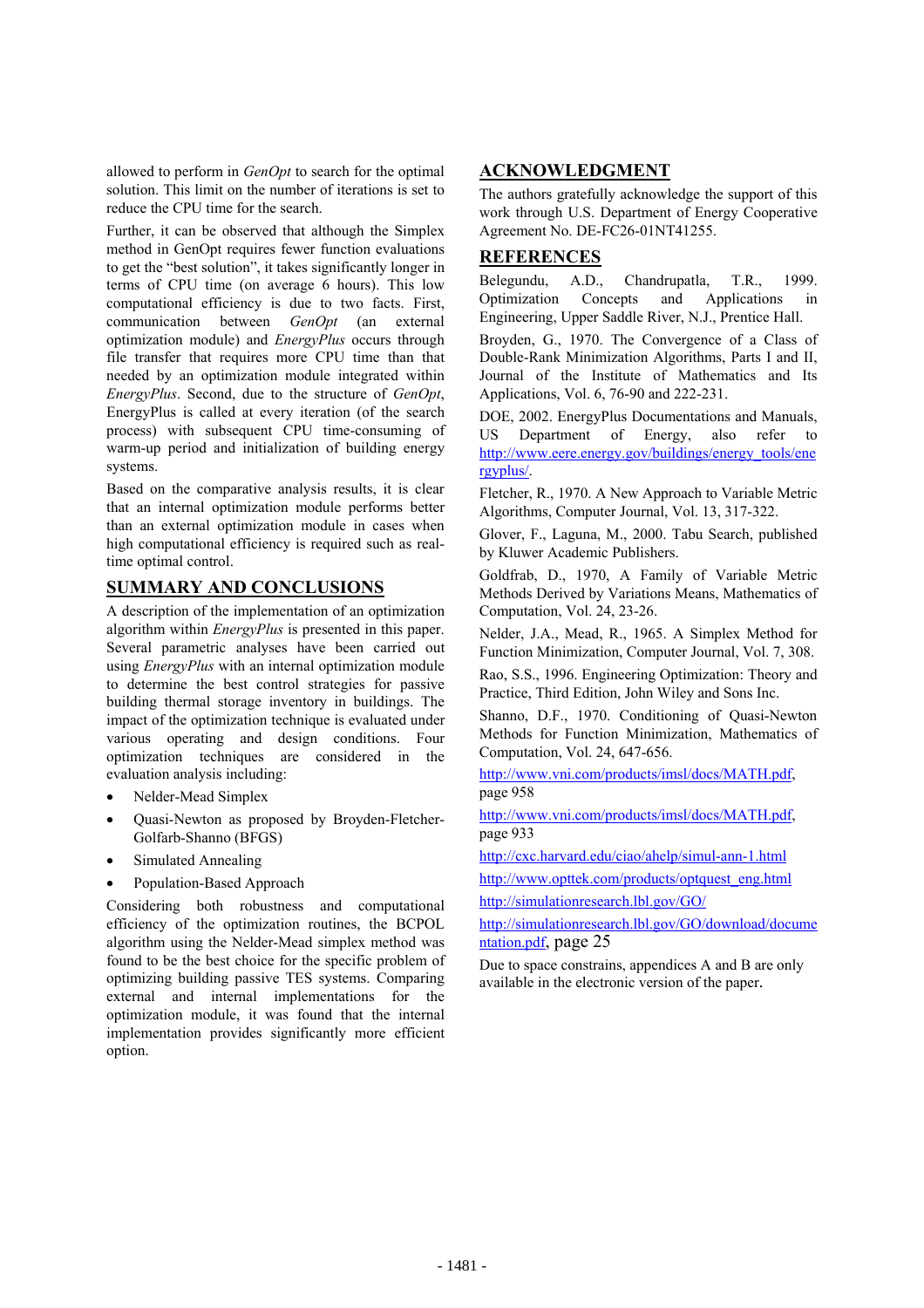## **Table 1**

|         |                                | NO Opt. | <b>BCPOL</b> |          |                    |           | <b>BCONF</b>     |                            |      |      | OptQuest         |            |           |  | <b>SIMUAL</b>     |                                     |  |      |
|---------|--------------------------------|---------|--------------|----------|--------------------|-----------|------------------|----------------------------|------|------|------------------|------------|-----------|--|-------------------|-------------------------------------|--|------|
|         |                                | Costs   | Costs        | Savings  | # Iter. Time Costs |           |                  | Savings # Iter. Time Costs |      |      |                  | Savings    |           |  | # Iter Time Costs | Savings # Iter.                     |  | Time |
|         | Heavy- Total Cost (\$)         | 310.31  | 249.62       | $-19.6%$ |                    |           | 239.66           | $-22.8%$                   |      |      | 241.92           | $-22.0%$   |           |  |                   | 235.63 -24.1%                       |  |      |
|         | Strong- Cooling Cost (\$)      | 183.64  | 122.95       | $-33.0%$ |                    |           | 1317 2:12 112.98 | $-38.5%$                   |      |      | 1746 1:40 115.25 | $-37.2%$   |           |  |                   | 5000 8:31 108.96 -40.7% 31201 51:02 |  |      |
|         | Summer Chiller Elec. Cost (\$) | 130.81  | 71.73        | $-45.2%$ |                    |           | 57.01            | $-56.4%$                   |      |      | 61.77            | $-52.8%$   |           |  |                   | 57.78 -55.8%                        |  |      |
| Heavy-  | Total Cost (\$)                | 369.38  | 378.23       | 2.4%     |                    |           | 380.99           | 3.1%                       |      |      | 352.77           | $-4.5%$    |           |  |                   |                                     |  |      |
| Weak-   | Cooling Cost (\$)              | 215.48  | 232.89       | 8.1%     | 927                |           | 1:50 235.64      | 9.4%                       | 1112 |      | $1:46$ 207.42    | $-3.7%$    | 5000 6:00 |  |                   |                                     |  |      |
| Summer  | Chiller Elec. Cost (\$)        | 152.29  | 147.22       | $-3.3%$  |                    |           | 145.18           | $-4.7%$                    |      |      | 134.65           | $-11.6%$   |           |  |                   |                                     |  |      |
| Light-  | Total Cost (\$)                | 317.43  | 268.49       | $-15.4%$ |                    |           | 265.20           | $-16.5%$                   |      |      | 262.37           | $-17.3%$   |           |  |                   |                                     |  |      |
| Strong- | Cooling Cost (\$)              | 190.75  | 141.82       | $-25.7%$ |                    | 1214 1:47 | 138.52           | $-27.4%$                   | 568  |      | 0:34 135.69      | $-28.9%$   | 5000 6:40 |  |                   |                                     |  |      |
| Summer  | Chiller Elec. Cost (\$)        | 136.63  | 88.00        | $-35.6%$ |                    |           | 79.69            | $-41.7%$                   |      |      | 82.08            | $-39.9%$   |           |  |                   |                                     |  |      |
| Light-  | Total Cost (\$)                | 376.24  | 364.46       | $-3.1%$  |                    |           | 366.11           | $-2.7%$                    |      |      | 359.93           | $-4.3%$    |           |  |                   |                                     |  |      |
| Weak-   | Cooling Cost (\$)              | 222.34  | 225.94       | 1.6%     | 834                |           | $1:15$ 229.47    | 3.2%                       |      |      | 1156 1:44 214.58 | $-3.5%$    | 5000 4:58 |  |                   |                                     |  |      |
| Summer  | Chiller Elec. Cost (\$)        | 157.82  | 143.39       | $-9.1%$  |                    |           | 146.65           | $-7.1%$                    |      |      | 142.20           | $-9.9\%$   |           |  |                   |                                     |  |      |
| Heavy-  | Total Cost (\$)                | 164.31  | 139.06       | $-15.4%$ |                    |           | 154.45           | $-6.0\%$                   |      |      | 135.68           | $-17.4%$   |           |  |                   |                                     |  |      |
| Strong- | Cooling Cost (\$)              | 37.64   | 12.39        | $-67.1%$ | 954                | 1:24      | 27.77            | $-26.2%$                   | 417  | 0:24 | 9.00             | $-76.1%$   | 5000 5:49 |  |                   |                                     |  |      |
| Winter  | Chiller Elec. Cost (\$)        | 2.97    | 0.13         | $-95.6%$ |                    |           | 2.51             | $-15.5%$                   |      |      | 0.00             | $-100.0\%$ |           |  |                   |                                     |  |      |
| Heavy-  | Total Cost (\$)                | 196.59  | 181.11       | $-7.9%$  |                    |           | 190.75           | $-3.0%$                    |      |      | 178.45           | $-9.2%$    |           |  |                   |                                     |  |      |
| Weak-   | Cooling Cost (\$)              | 43.92   | 28.95        | $-34.1%$ |                    | 1054 0:49 | 38.16            | $-13.1%$                   | 648  | 0:34 | 28.57            | $-34.9%$   | 5000 4:58 |  |                   |                                     |  |      |
| Winter  | Chiller Elec. Cost (\$)        | 2.97    | 3.21         | 8.1%     |                    |           | 2.65             | $-10.8\%$                  |      |      | 0.00             | $-100.0\%$ |           |  |                   |                                     |  |      |
| Light-  | Total Cost (\$)                | 166.47  | 140.35       | $-15.7%$ |                    |           | 144.23           | $-13.4%$                   |      |      | 139.63           | $-16.1%$   |           |  |                   |                                     |  |      |
| Strong- | Cooling Cost (\$)              | 39.79   | 13.67        | $-65.6%$ |                    | 1208 1:31 | 17.56            | $-55.9%$                   | 805  | 0:42 | 12.95            | $-67.5%$   | 5000 6:23 |  |                   |                                     |  |      |
| Winter  | Chiller Elec. Cost (\$)        | 4.40    | 0.02         | $-99.5%$ |                    |           | 0.31             | $-93.0\%$                  |      |      | 0.00             | $-100.0\%$ |           |  |                   |                                     |  |      |
| Light-  | Total Cost (\$)                | 196.23  | 181.59       | $-7.5%$  |                    |           | 196.40           | 0.1%                       |      |      | 180.17           | $-8.2%$    |           |  |                   |                                     |  |      |
| Weak-   | Cooling Cost (\$)              | 44.90   | 34.17        | $-23.9%$ | 918                | 0:48      | 45.90            | 2.2%                       | 403  | 0:17 | 32.08            | $-28.5%$   | 5000 3:57 |  |                   |                                     |  |      |
| Winter  | Chiller Elec. Cost (\$)        | 4.40    | 1.78         | $-59.5%$ |                    |           | 5.67             | 28.9%                      |      |      | 0.68             | $-84.5%$   |           |  |                   |                                     |  |      |

Comparison of the performance of four optimization algorithms integrated within *EnergyPlus.*

**Table 2** Comparison of Internal and External Optimization techniques

|               |                           | NO Opt. |        | <b>BCPOL</b> |                      | GenOpt |        |                 |     |      |  |
|---------------|---------------------------|---------|--------|--------------|----------------------|--------|--------|-----------------|-----|------|--|
|               |                           | Costs   | Costs  | Savings      | $#$ Iter. Time Costs |        |        | Savings # Iter. |     | Time |  |
| Heavy-        | Total Cost $(\$)$         | 310.31  | 249.62 | $-19.6%$     |                      |        | 239.66 | $-22.8%$        |     |      |  |
| Strong-       | Cooling Cost $(\$)$       | 183.64  | 122.95 | $-33.0%$     | 1317                 | 2:12   | 112.99 | $-38.5%$        | 466 | 6:25 |  |
| <b>Summer</b> | Chiller Elec. Cost $(\$)$ | 130.81  | 71.73  | $-45.2\%$    |                      |        | 58.59  | $-55.2\%$       |     |      |  |
| Heavy-        | Total Cost (\$)           | 369.38  | 378.23 | 2.4%         |                      |        | 393.80 | 6.6%            |     |      |  |
| Weak-         | Cooling Cost $(\$)$       | 215.48  | 232.89 | 8.1%         | 927                  | 1:50   | 256.61 | 19.1%           | 580 | 7:36 |  |
| <b>Summer</b> | Chiller Elec. Cost (\$)   | 152.29  | 147.22 | $-3.3\%$     |                      |        | 149.96 | $-1.5\%$        |     |      |  |
| Light-        | Total Cost (\$)           | 317.43  | 268.49 | $-15.4\%$    |                      |        | 289.77 | $-8.7\%$        |     |      |  |
| Strong-       | Cooling Cost $(\$)$       | 190.75  | 141.82 | $-25.7%$     | 1214                 | 1:47   | 172.10 | $-9.8\%$        | 261 | 3:38 |  |
| <b>Summer</b> | Chiller Elec. Cost (\$)   | 136.63  | 88.00  | $-35.6\%$    |                      |        | 103.99 | $-23.9%$        |     |      |  |
| Light-        | Total Cost (\$)           | 376.24  | 364.46 | $-3.1\%$     |                      |        | 385.06 | 2.3%            |     |      |  |
| Weak-         | Cooling Cost $(\$)$       | 222.34  | 225.94 | 1.6%         | 834                  | 1:15   | 241.77 | 8.7%            | 466 | 6:48 |  |
| <b>Summer</b> | Chiller Elec. Cost $(\$)$ | 157.82  | 143.39 | $-9.1\%$     |                      |        | 151.28 | $-4.1\%$        |     |      |  |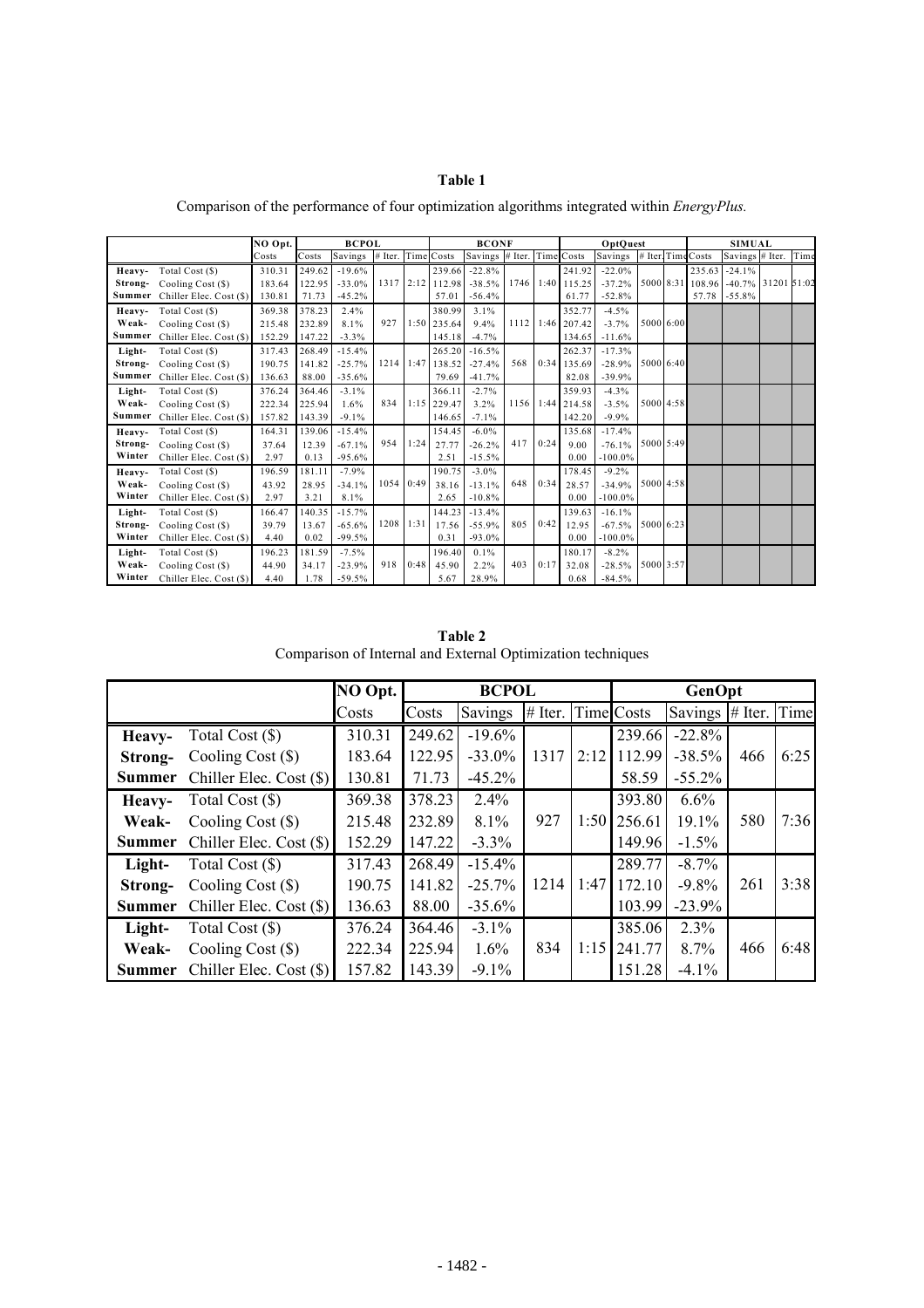## **Appendix A. Introduction of** *EnergyPlus*

### **Basic Structure of** *EnergyPlus*

EnergyPlus is constructed as "loop-in-loop" structure, as illustrated in Figure A-1. When a simulation run is initiated with *EnergyPlus*, the input file is first processed and checked for consistency by calling the subroutine *ProcessInput*. The input values are then stored in global arrays that can be accessed easily by subroutines that are designed to retrieve data from them. Then follows the core line of *EnergyPlus*, i.e., calling subroutine *ManageSimulation* in the *SimulationManager*. Here, an initialization is first carried out and then the "loop-in-loop" simulation is performed.

After the initialization, *EnergyPlus* calculates from outside to inside through an environment loop, a day loop, an hour loop, and a timestep loop. The term "environment" in *EnergyPlus* can be simply viewed as a thermal history concatenated run period. A simulation with one run period (for example, from July 20 to November 20) has one environment. However, a simulation with two run periods (for example, one run period from July 20 to August 30 and another run period from September 1 to December 5), has two environments. By calling subroutine *GetNextEnvironment* in the *WeatherManager* file, the environment loop counts the environments to be simulated and initializes the next available environment to be simulated by the day loop. Each environment contains one or more days. These days are simulated sequentially in the day loop. In each day, 24 hours are simulated from 1 to 24 in the hour loop. In each hour, a timestep loop of up to six timesteps per hour (i.e., 10) minutes) is allowed. The calculation routines of *EnergyPlus* are performed for each timestep. In particular, building zone loads, HVAC system loads, heating/cooling plant loads and eventually energy consumption are calculated for each timestep.

In standard *EnergyPlus*, operating and setpoint schedules are provided as fixed values and are not modified during the simulation. In *EnergyPlus* with an internal optimization module, schedules can be modified by the optimization algorithm. Then, these schedules are fed back to *EnergyPlus* calculation routines to search for the optimal solution.

### **Building Control Strategies in** *EnergyPlus*

*EnergyPlus* simulates the operation of HVAC systems using a set of schedules. In the input file, week schedules as well as day schedules are defined for the control variables (such as temperature setpoints). For simulations with timesteps less than one hour, hourly

values from the day schedules are used to interpolate values for each timestep. At the start of the initial timestep, subroutine *ProcessScheduleInput* is called. This subroutine extracts information about all of the schedules defined in the input file and stores them in a global array, called *Schedule*. Then, subroutine *GetCurrentScheduleValue* is called to determine the schedule values at each timestep. An index for each schedule is defined as the sequence number of that schedule as stored in the *Schedule* array. Knowing the name of the schedule, the schedule index number of a schedule can be retrieved by calling subroutine *GetScheduleIndex*. These schedule-handling subroutines provide a convenient procedure to retrieve schedule values for any timestep by simply knowing the name of the schedule.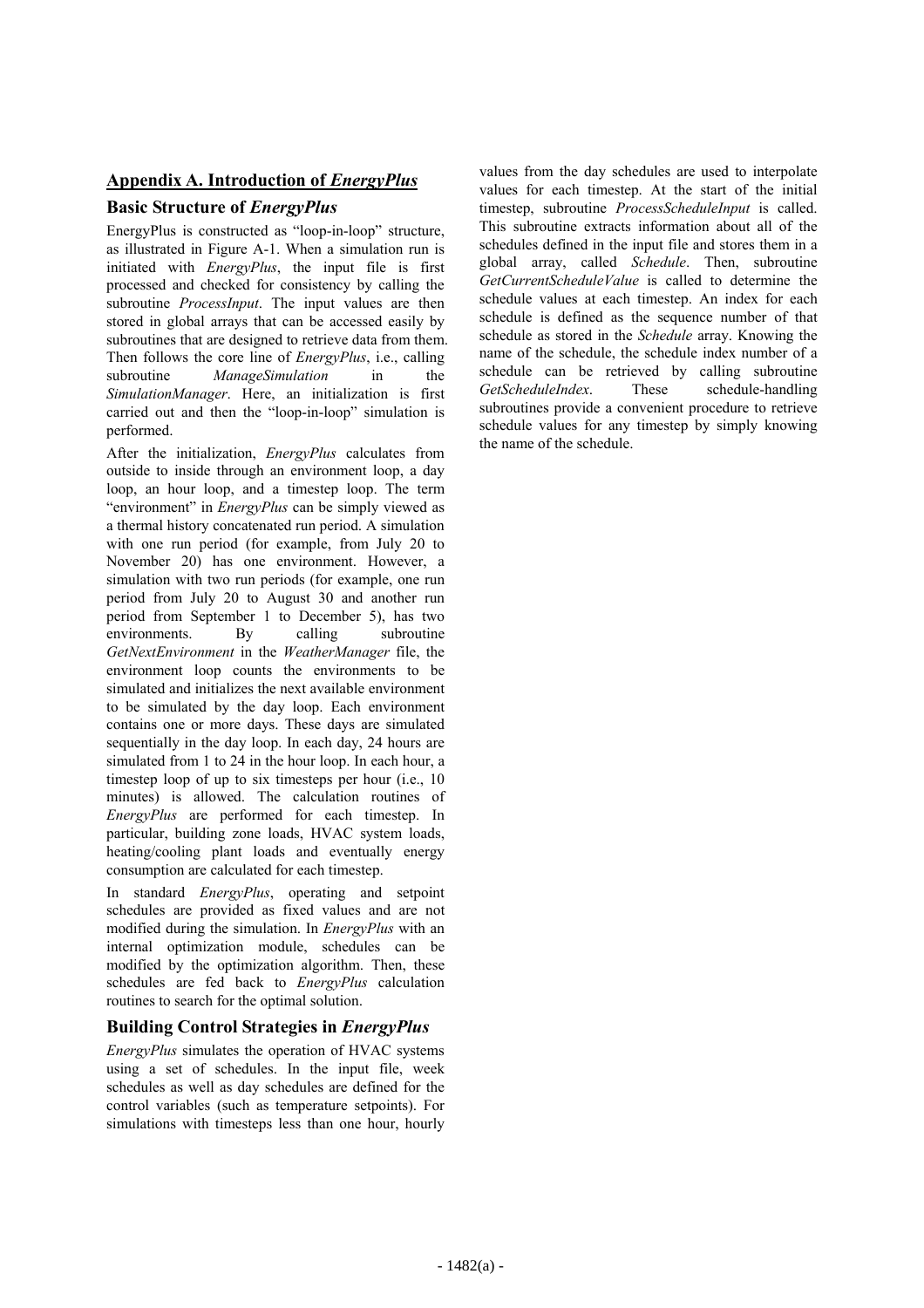

 **Figure A-1**: EnergyPlus v1.01 flowchart